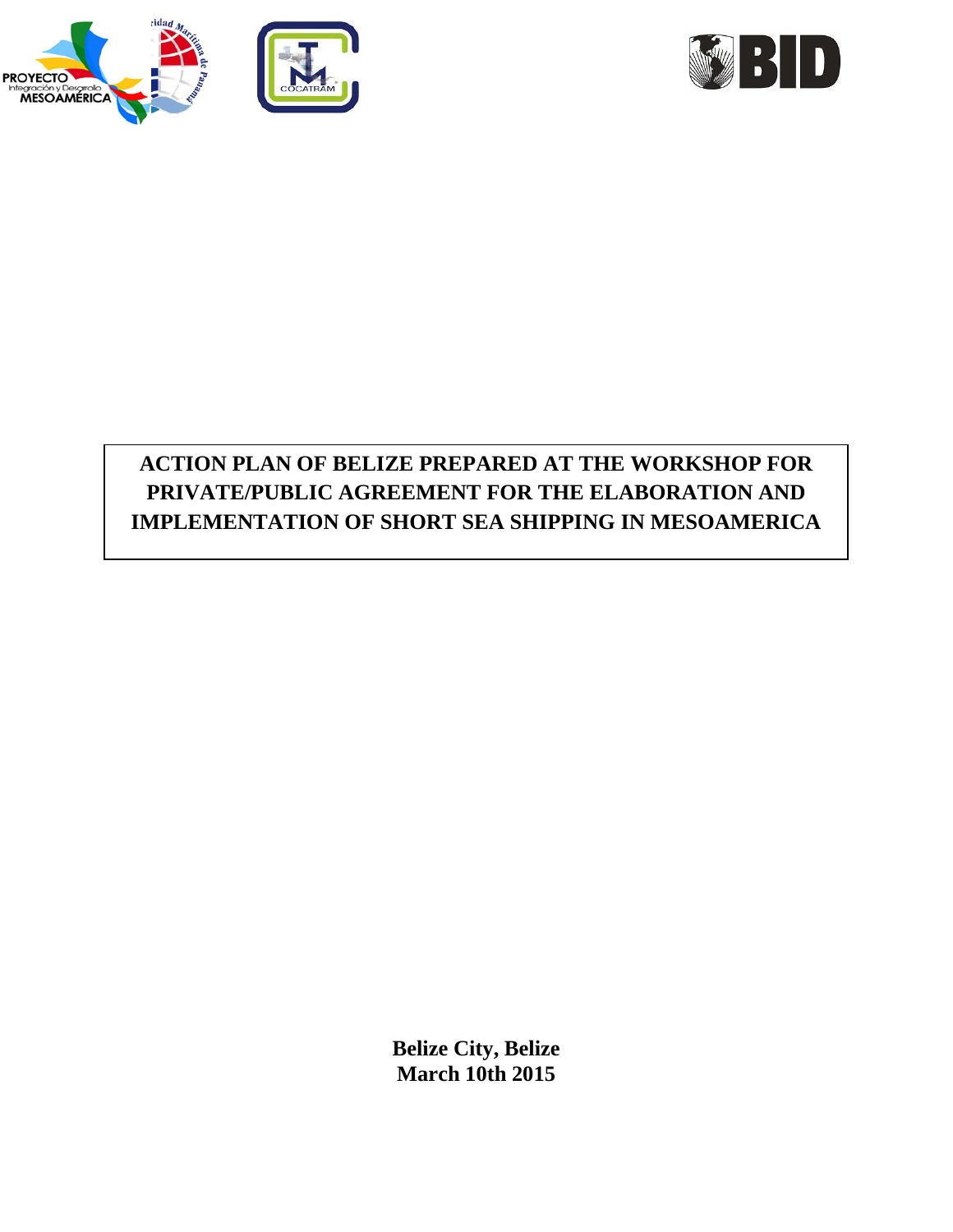# **Índice**

Objectives

Background

Methodology

Country Action Plan

Recommendations and conclusions of consultants

Annexes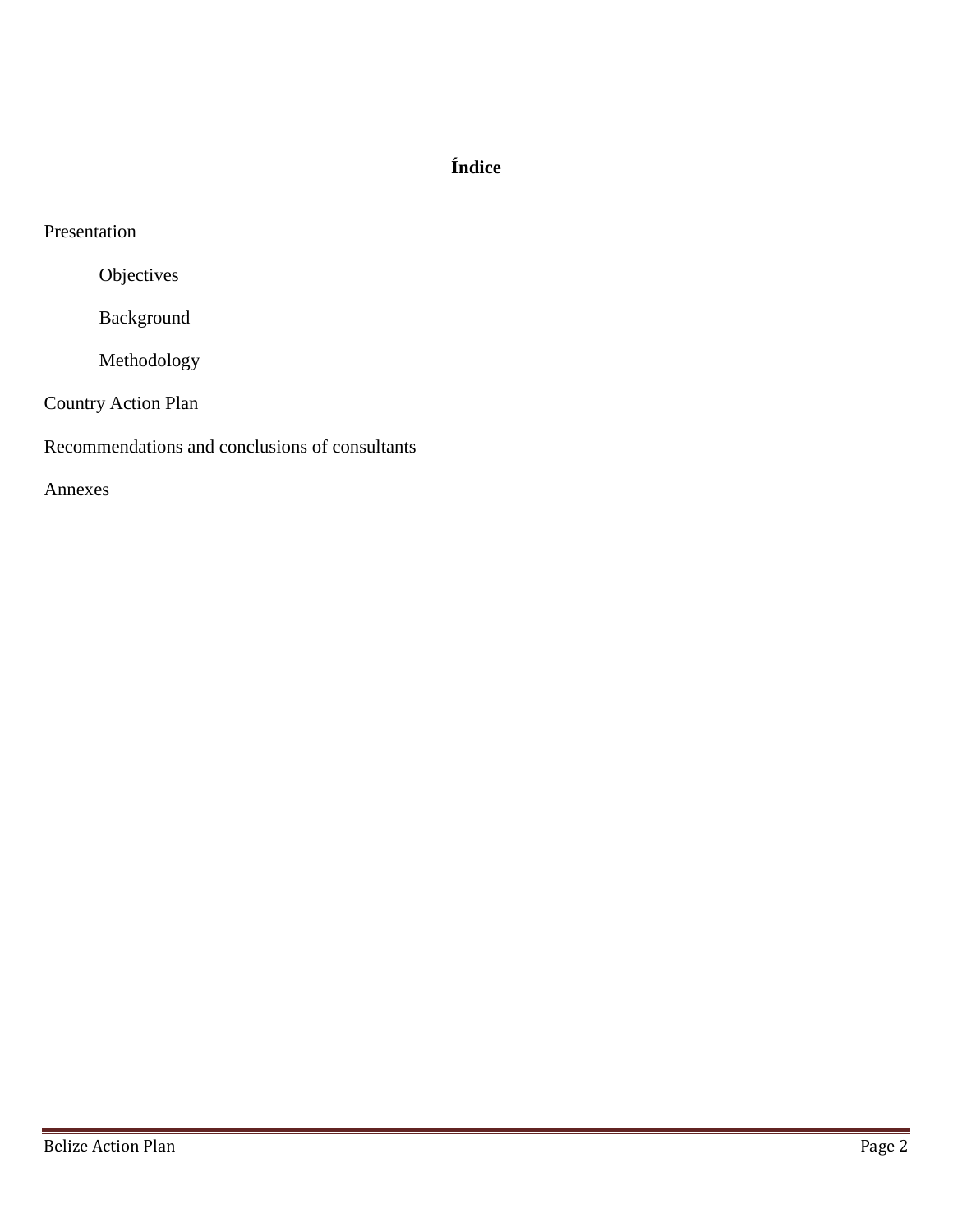### **Presentation**

### **Workshop Objectives**

Prepare, review and validate with private and public sector the Action Plan to implement Short Sea Shipping to:

- Facilitate the market for SSS potential service providers in Mesoamerica within a regulatory scope and port conditions required, including border process and the integration with road transportation that allows a selfsustaining operation.
- Support the providers interested to establish SSS services, communicating their characteristics to potential users.

#### **Background**

The initiative for a Feasibility Study for the Development of Short Sea Shipping in Mesoamerica (SSS) began at The Villahermosa Declaration, approved at the X Summit of Heads of State and Government of the Mechanism of Tuxtla Dialogue and Agreement. Held in June 2008, within the Puebla Panama Plan, agreed, *"Instruct the competent agencies to plan and implement a project for the development of short sea shipping, under the coordination of Panama"*. Meanwhile, in the Declaration of Guanacaste approved in the XI Summit of Head of States and Government of the Mechanism of Tuxtla Dialogue and Agreement, held in July 2009, within the Mesoamerican Integration and Development Project (MP) issues, agreed, "*Conduct a feasibility study and diagnostics for the infrastructure and port services necessary for Short Sea Shipping implementation in Mesoamerica. This project is coordinated by Panama, with the support of Central American Commission for Maritime Transport (COCATRAM)"*.

After the validation workshop and the results of the INECON feasibility study presentation held on April and November 2011, respectively, it concluded that could be a business case for, in the first instance, the private operation of a SSS service in the Pacific coast and subsequently in the Atlantic. In order to accomplish the feasibility conditions indicated by the study the service should benefit from a facilitating regulatory framework, fast and low cost port processes for the ship, cargo, transshipment and border controls.

Subsequently, the Regional Technical Commission on Transportation indicated that **the Maritime and Port Sub Commission of the Regional Technical Commission shall be instructed***, with the support of COCATRAM and together with the Inter-Institutional Technical Group, to review the action plan proposed by the technical cooperation on Short Sea Shipping in Mesoamerica and provide their considerations to the Technical Group created by the Executive Commission held last November 22. Thereby, including the participation of the commercial sector and private shipping lines, in such task.* 

Therefore, IDB, expecting the 10 Mesoamerican countries (México, Belize, Guatemala, El Salvador, Honduras, Nicaragua, Costa Rica, Panamá, Colombia y Dominican Republic) legitimize the project, has decided to constitute COCATRAM as the executing agency of this process, supported by the Panama Maritime Authority (PMA) and IDB.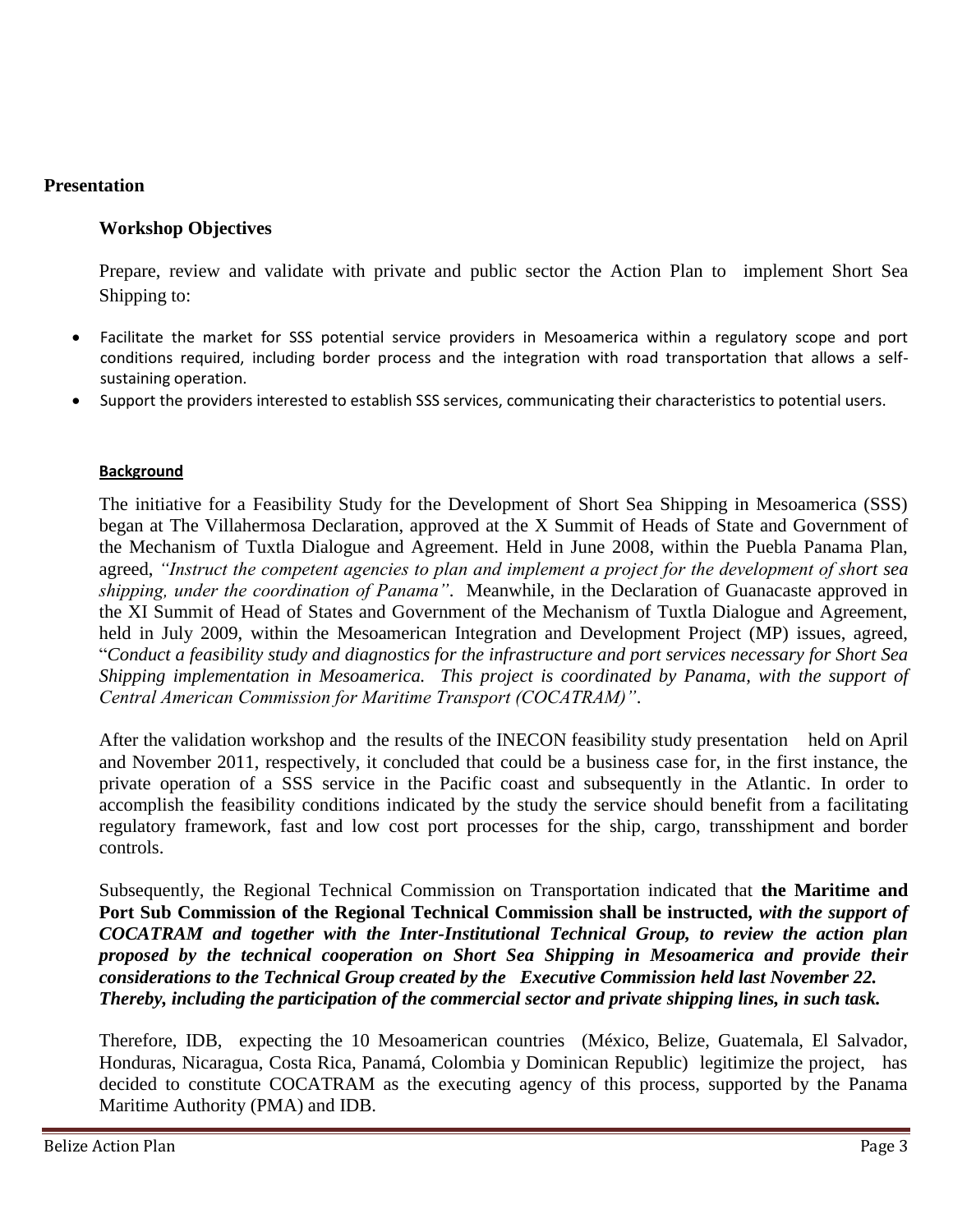## **Workshop Methodology**

The key actor's mix of each country was composed by public and private organizations:

Public Sector: Maritime and Port Authorities, Customs, Ministries of Health, Ministries of Agriculture, Ministries of Transportation, Ministries of Commerce, Free Zones Administrations.

Private Sector:

Potential Providers: Shipping lines and agencies, logistics companies, and road transportation.

Potential Users: Exporters and importers, producers, manufacturers, chambers of commerce and business associations.

Ports: Terminal Operators.

The final list of organizations and their representatives invited at the workshop was generated through the Presidential Commissioners of the Mesoamerican Integration and Development Project. Afterward, the invitees were requested to be prepared to generate information related to the workshop objectives according to their operations of their organizations. In order to ensure that all participants comply with the required information of the study, the workshop organizers presented the background and feasibility study results.

During session 1 of the workshop the participants were divided into groups accordingly to the classification defined previously and asked to generate information according to the following approaches:

**GROUP 1 - Users and cargo owners**. Conditions y Characteristics of SSS services Intraregional Cargo Throughput.

**GROUP 2 – Shipping Lines**. Identification of Government Institutional Barriers to the Development of SSS.

**GRUPO 3 – Ports**. Port Terminals Required Facilities and Infrastructure Conditions for SSS Vessels and Cargo.

**GRUPO 4 – Road Transportation**. Characteristics of Road Transportation Services SSS Intraregional Cargo.

**GRUPO 5 – Government Institutions** Actions required to facilitating regional SSS services instauration.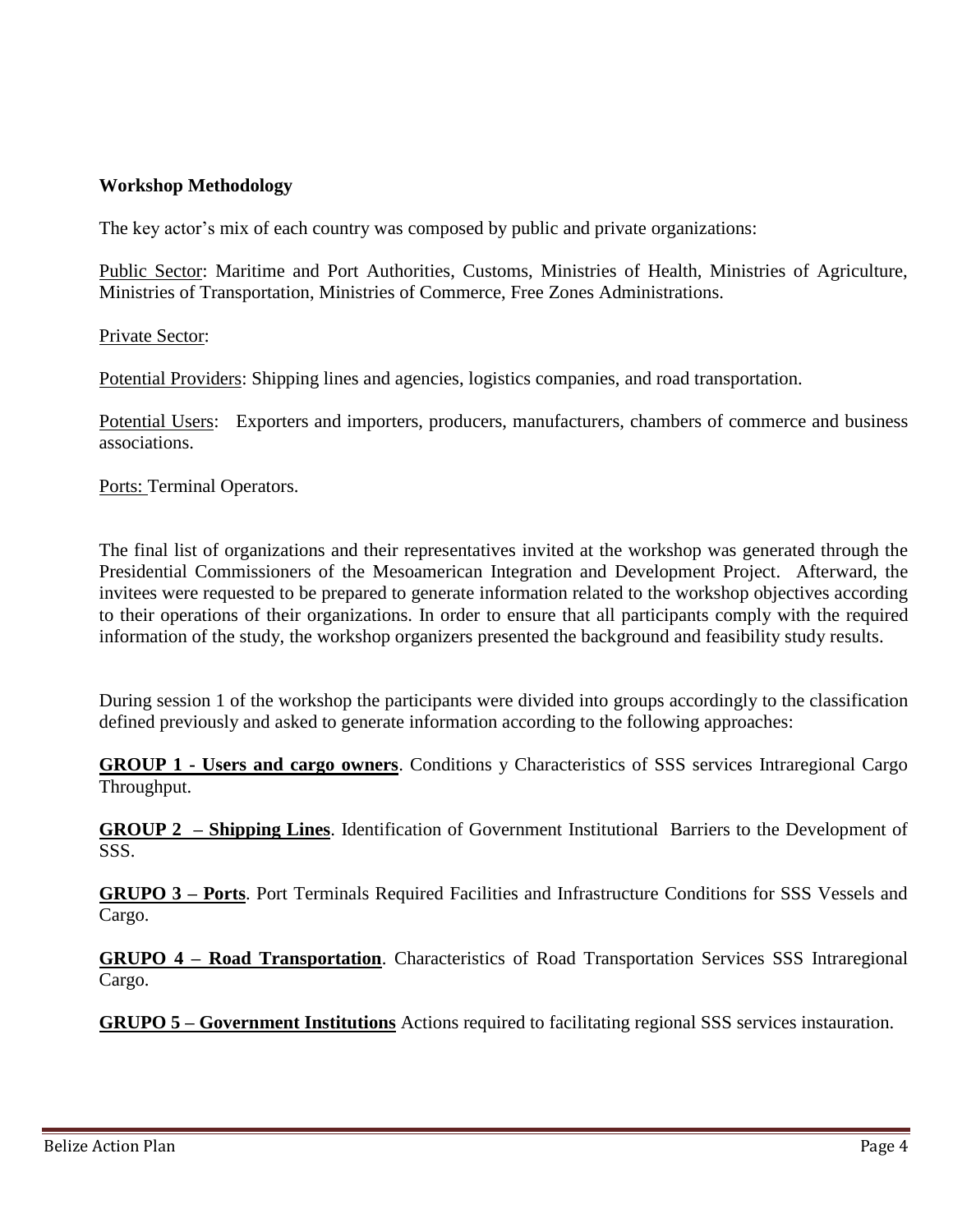Later, it followed a general plenary, each group explaining the information requested la información generada constituyéndose en un diagnostico de la situación actual para el desarrollo e implementación del transporte marítimo de corta distancia.

En la sesión 2 los grupos describieron las recomendaciones necesarias correspondientes a los planteamientos, barreras o dificultades descritos en la sesión 1 que seguidamente fue llevada a plenaria. Los insumos de la sesión 1 y 2 de la actividad, constituyeron la base fundamental del plan de acción con las correspondientes instituciones responsables y plazos de tiempo para su ejecución. Las ventanas de tiempo se enmarcaron hasta tres años para el corto plazo, entre tres y cinco años a mediano plazo y más de cinco años para largo plazo.

Luego de las sesiones 1 y 2, mediante el proceso de plenaria, se trataron, discutieron y gestionaron los tópicos dirigidos a conocer y/o recomendar acciones sobre:

- Establecimiento y Desarrollo de Políticas Abiertas de Mercado y Condiciones Necesarias para el Ofrecimiento de Servicios TMCD y Terrestre Competitivos.
- Propuesta de Implementación del TIM Marítimo en Mesoamérica.
- Evaluación de Nodos Potenciales para una Implementación efectiva del TMCD.
- Plan de Comunicación como Apoyo a los Proveedores Potenciales a Informar sobre la Oferta a los Clientes Potenciales.

El programa del taller se encuentra en el **Anexo 3**.

#### **Belize Action Plan**

The following Action Plan is the result of the analysis and agreement among the workshop representatives. The actions are En la misma se observa la información generada de acuerdo a las recomendaciones emitidas por cada grupo y luego las entidades responsables de llevar a cabo las acciones con el plazo acordado para las mismas. Cabe destacar que en este taller estuvo ausente aduanas. Para subsanarlo, los participantes presentes realizaran un evento extraordinario organizado por el gobierno para lograr el consenso público privado planteado en los objetivos.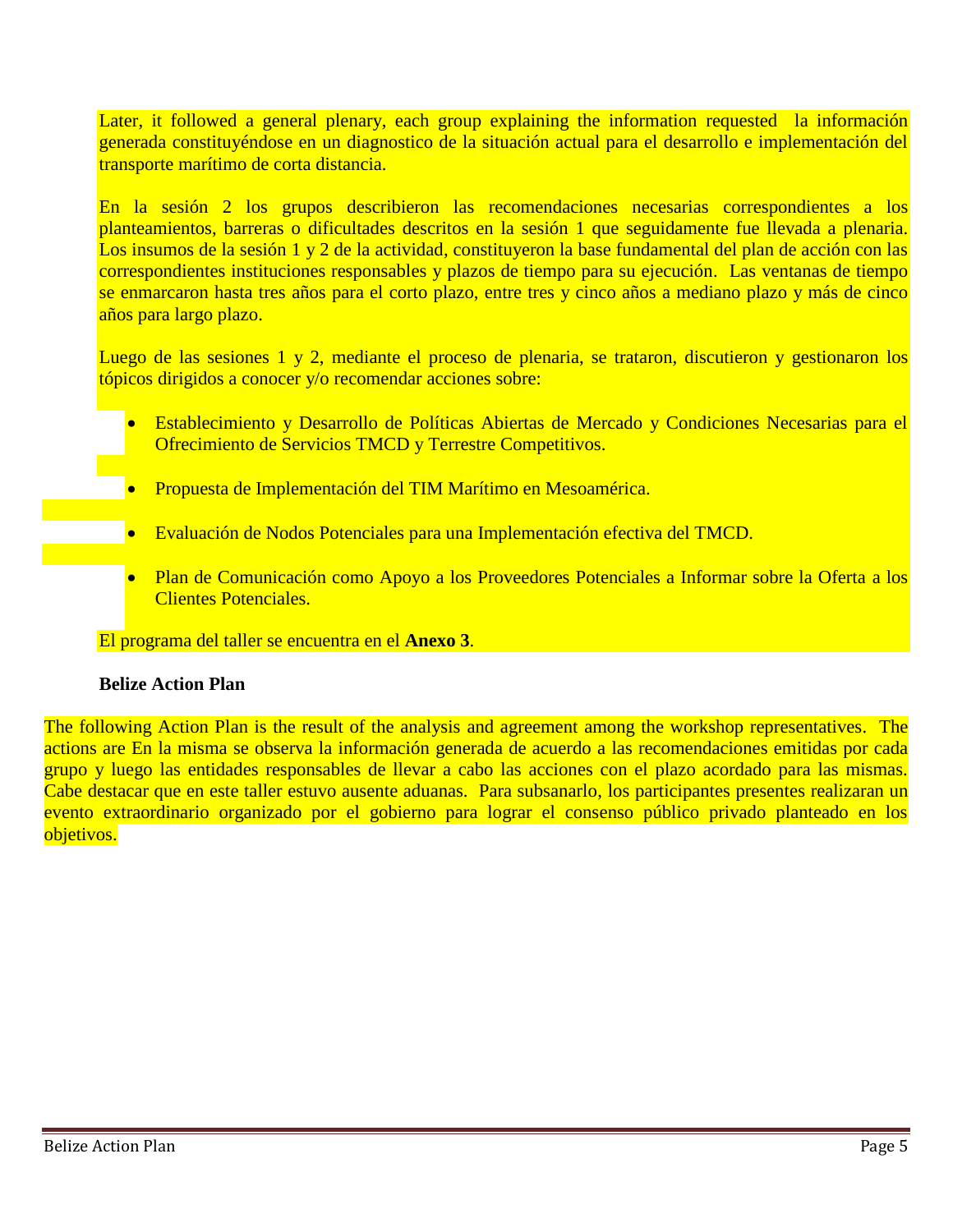| <b>Belize Action Plan for Short Sea Shipping Implementation</b><br><b>Summary of Public Private Agreement</b>                                                                                                                                                                                                                                                                                                   |                                                                                                                                                                                                           |                                                                                                                                                                                                                   |                                  |  |  |
|-----------------------------------------------------------------------------------------------------------------------------------------------------------------------------------------------------------------------------------------------------------------------------------------------------------------------------------------------------------------------------------------------------------------|-----------------------------------------------------------------------------------------------------------------------------------------------------------------------------------------------------------|-------------------------------------------------------------------------------------------------------------------------------------------------------------------------------------------------------------------|----------------------------------|--|--|
| Section 1 - Fundamentals for the                                                                                                                                                                                                                                                                                                                                                                                | Section 2 - Recommendations for                                                                                                                                                                           |                                                                                                                                                                                                                   |                                  |  |  |
| <b>Introduction of SSS in Mesoamerica</b>                                                                                                                                                                                                                                                                                                                                                                       | <b>Introduction and Operation of SSS</b><br><b>Services</b>                                                                                                                                               | <b>Responsible</b>                                                                                                                                                                                                | <b>Timeframe</b>                 |  |  |
| 1) Belize requirement for SSS services are<br>more for break bulk (raw/semi-finished)<br>versus containerized products for exports,                                                                                                                                                                                                                                                                             | 1) Conduct a study of break bulk cargo<br>trade to get better grasp of trade realities,                                                                                                                   | 1) BELTRAIDE/BCCI/Private<br>Sector/                                                                                                                                                                              | 1) Short term;                   |  |  |
| 2) High cost of maritime transportation and<br>the impact on product competitiveness,<br>3) Limited availability of service routes                                                                                                                                                                                                                                                                              | 2.) (It is included in other actions in the<br>plan)                                                                                                                                                      | 3 to 7 Belize Port Authority                                                                                                                                                                                      | 2) short to<br>medium,<br>3 & 5) |  |  |
| from/to Belize-Mesoamerican countries,<br>4) Limited options (road v. sea) for trading<br>within immediate Mesoamerican region,<br>5) Limited amount and type of products<br>available for export (portfolio of product<br>offers),                                                                                                                                                                             | 3) & 5) Promote and increase the<br>production of exportable variety/types of<br>products available for trade (need for<br>assistance in sales/marketing in order to<br>increase production and volumes), |                                                                                                                                                                                                                   | medium term;                     |  |  |
| 6) Difficulty in access to/from primary<br>markets (US) versus wider Mesoamerica,                                                                                                                                                                                                                                                                                                                               | 6) Increase trade promotion/facilitation with<br>other Mesoamerican countries<br>(Public/Private, B-2-B) to increase<br>opportunities for trade,                                                          |                                                                                                                                                                                                                   | 6) Short to<br>medium,           |  |  |
| 7) Challenging regulatory requirements into<br>C.A. & Mesoamerican markets                                                                                                                                                                                                                                                                                                                                      | 7) Develop/encourage training/education<br>programs on Doing Business with C.A. &<br>Mesoamerica Countries (covering<br>regulatory requirements for import/export,<br>payment, etc.)                      |                                                                                                                                                                                                                   | 7) Short term                    |  |  |
| 1. Expansion of the current facility in order<br>than more than one vessel can be work at<br>the same time in order that the carrier can<br>maintain their frequency.                                                                                                                                                                                                                                           | 1. Belize government and port operators<br>will analyze the possibilities that could exist,<br>in terms of volume, for the transition of road<br>transport to SSS converting bulk to<br>containers.       | 1. The Government and the<br>ports specifically Ministry of<br><b>Transport and Port</b><br>Authority of Belize. Belize<br>Port Authority/Ministry of<br>Transport<br>Port of Belize Limited<br>Port of Big Creek | 1. Short<br>Term                 |  |  |
| 1. Trade Facilitation: Barriers on customs,<br>OIRSA, Immigration, Brokerage<br>(ASYCUDA), and Export Logistics<br>Infrastructure on Mesoamerican ports of                                                                                                                                                                                                                                                      | 1.1 Request the removal of non-tariff<br>barriers (Customs delays) at destination<br>ports in Guatemala<br>1.2 Request the removal of restrictions that                                                   | 1.1 The consult workshop<br>will send the information<br>related to Guatemala                                                                                                                                     | 1.1 Short<br>Term                |  |  |
| destination. Governmental barriers are not<br>an issue in Belize.                                                                                                                                                                                                                                                                                                                                               | prohibit Belizean vessels from loading at<br>the cabotage berth in Puerto Cortez,<br>Honduras.                                                                                                            | 1.2 Ministry of Foreign<br>Trade/Foreign Affairs. The<br>workshop team will consult<br>Belizean issue related to<br>loading at cabotage berth in<br>Puerto Cortez.                                                | 1.2 Short<br>Term                |  |  |
| 2. Infrastructure: Berth (1-PBL, 3-PBC;<br>harbour works (7m-PBC; 10m-PBL). At port<br>of Big Creek we can accomodate 3 vessesl<br>working at the same time with a size of 140<br>meters. At port of Belize we accomodate<br>one ship at a time (size 168 mts).                                                                                                                                                 | Not apply                                                                                                                                                                                                 | Not apply                                                                                                                                                                                                         | Not apply                        |  |  |
| 3. Superstructure: Cranes, container<br>handling equipment, dock trucks, reefer<br>stations, warehousing (limitations on bulk<br>handling equip). Both ports are capacity to<br>handle containerized cargo but limited in<br>bulk handling cargo, from a storage point of<br>view. Equipment acquisition requirement is<br>minnimal for bulk cargo. Both terminals<br>have the capacity to handle SSS services. | Not apply                                                                                                                                                                                                 | Not apply                                                                                                                                                                                                         | Not apply                        |  |  |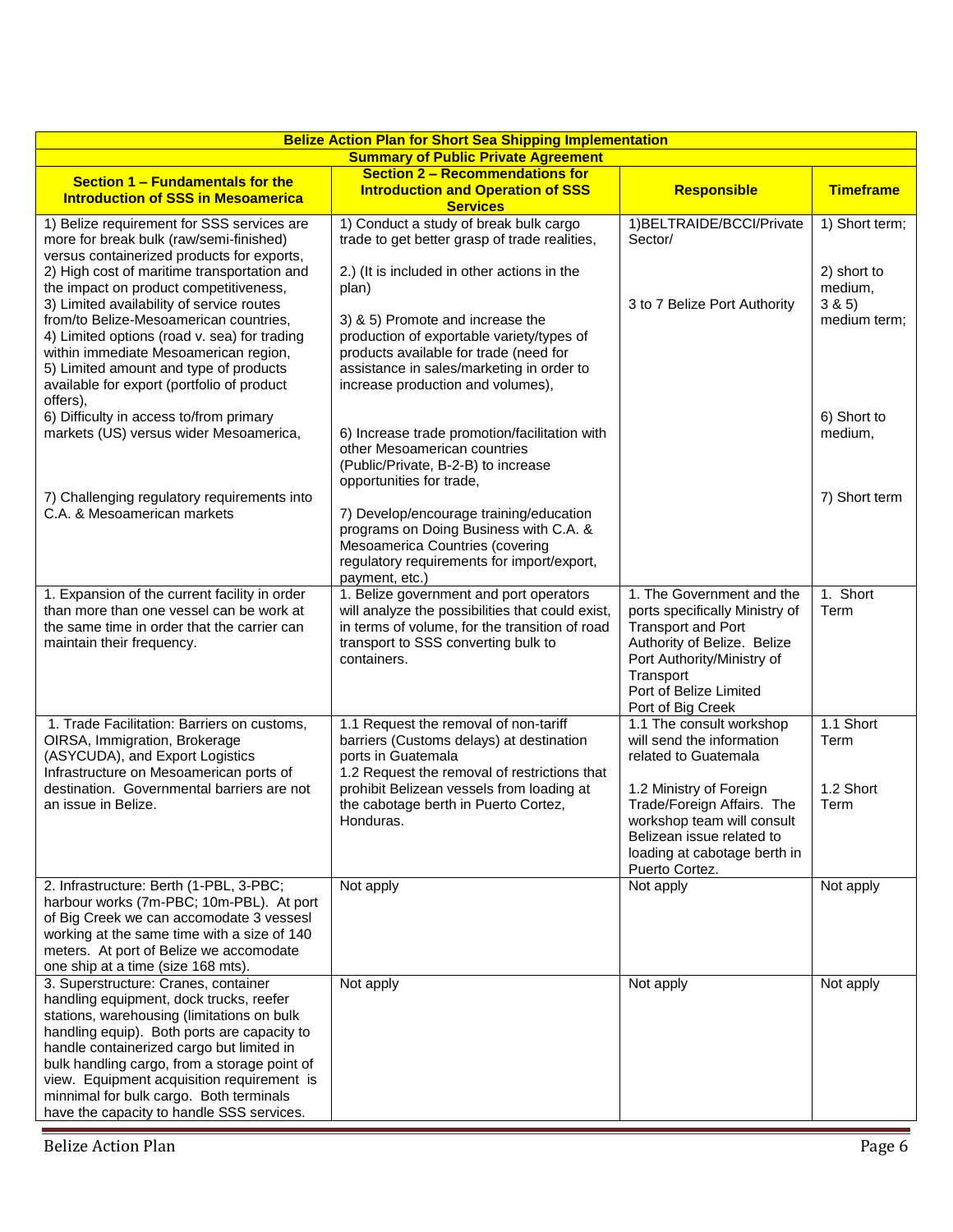| <b>Belize Action Plan for Short Sea Shipping Implementation</b>                                                                                                                                                                                                                                                                                                                                                                                                                                                                  |                                                                                                                                                                                                                                                                                                                                                                                  |                                                                                                                                                                                |                                                                                                                                                                                   |  |  |
|----------------------------------------------------------------------------------------------------------------------------------------------------------------------------------------------------------------------------------------------------------------------------------------------------------------------------------------------------------------------------------------------------------------------------------------------------------------------------------------------------------------------------------|----------------------------------------------------------------------------------------------------------------------------------------------------------------------------------------------------------------------------------------------------------------------------------------------------------------------------------------------------------------------------------|--------------------------------------------------------------------------------------------------------------------------------------------------------------------------------|-----------------------------------------------------------------------------------------------------------------------------------------------------------------------------------|--|--|
| <b>Summary of Public Private Agreement</b>                                                                                                                                                                                                                                                                                                                                                                                                                                                                                       |                                                                                                                                                                                                                                                                                                                                                                                  |                                                                                                                                                                                |                                                                                                                                                                                   |  |  |
| Section 1 - Fundamentals for the<br><b>Introduction of SSS in Mesoamerica</b>                                                                                                                                                                                                                                                                                                                                                                                                                                                    | <b>Section 2 - Recommendations for</b><br><b>Introduction and Operation of SSS</b><br><b>Services</b>                                                                                                                                                                                                                                                                            | <b>Responsible</b>                                                                                                                                                             | <b>Timeframe</b>                                                                                                                                                                  |  |  |
| 4. Labor cost remains the same regardless<br>of cargo origin. The cost of labor is high<br>relative to the region. There is a Union<br>Labor in Port of Belize. A union labor which<br>have a very strong collective agreements.<br>(impediment: cost and efficiency)                                                                                                                                                                                                                                                            | 4.1 Reduction of gang size and working<br>hours at the Port of Belize Ltd<br>4.2 Establishment of efficiency standards<br>for container operations at Belizean ports                                                                                                                                                                                                             | 4.1 Belize Port Authority,<br>Labor Department, Port of<br><b>Belize Ltd</b><br>4.2 Port Companies and<br>Port authority                                                       | 4.1 Short term<br>4.1 Short term                                                                                                                                                  |  |  |
| 5. Tariffs are established in law and the port<br>operators are able to reduce them without<br>legal constraint. (Ability to reduce tariff<br>without legal constraints but they don't).<br>The port charges are regulated but the<br>shipping/freight is not.                                                                                                                                                                                                                                                                   | 5.1 Conduct of regional tariff study to help<br>improve competitiveness (every five years)<br>5.2 Explore the PPP platform for the<br>expansion and maintenance of harbor<br>works in order to be able to service larger                                                                                                                                                         | 5.1 Belize Port Authority,<br>Ministry of Transport and<br>Port Companies<br>5.2 Belize Port Authority,<br>Ministry of Transport,<br>Ministry of Finance and<br>Port Companies | 5.1 Midterm<br>5.2 Mid - long<br>term                                                                                                                                             |  |  |
| 1. Ensure enough equipment to meet the<br>demand.<br>2. Proper road development needs to be in<br>place in order to deliver the cargo in a timely<br>manner. Linking from the production areas<br>to the port is not adequate to meet this<br>demand.                                                                                                                                                                                                                                                                            | vessels whilst stabilizing/reducing tariffs<br>1. Invest in new and existing roads in<br>order to minimize the impact on the main<br>routes that the increase traffic/weight will<br>bring.<br>2. Government to put tax incentives in<br>place to attract new truckers to participate<br>in increased volumes because the number<br>of truckers available at this time would not | 1. Ministry of Works<br>2. Ministry of Finance                                                                                                                                 | Medium Term                                                                                                                                                                       |  |  |
| 1) Need to improve trade facilitation. One<br>key element is certainty of operation, get<br>approval ahead of time. Certainty of<br>treatment is critical for trade facilitation.<br>2) Sign onto the Trade Facilitation Protocol<br>of the WTO and those constraints should be<br>dealt with under the Protocol<br>3) Establishing a Mesoamerican regional<br>agreement for minimum standards for<br>secondary ports and SSS services (national<br>treatment with international conventions<br>between Mesoamerican countries). | be enough.<br>1 & 2) Ratify the WTO Protocol on Trade<br>Facilitation<br>3) Lead the negotiations for the<br>establishment of a Mesoamerican regional<br>agreement for minimum standards for<br>secondary ports and SSS service                                                                                                                                                  | 1) 2) Ministry of Trade &<br>Min of Finance (Customs<br>Department)<br>3) Ministry of Works and<br><b>Transport and Port</b><br>Authority)                                     | 1) 2015 to<br>ratify and 2020<br>to implement<br>all obligations<br>- 2015 - shot<br>term 2) 2020 -<br>medium term<br>3) to be ratify<br>on 2016                                  |  |  |
| 4) Complete and implement national master<br>plan on transportation with focus on national<br>road network                                                                                                                                                                                                                                                                                                                                                                                                                       | 4) Where focusing on the preparation of<br>the study                                                                                                                                                                                                                                                                                                                             | 4) Office of the Prime<br>Minister, Minister of Works<br>& Transport, Ministry of<br>Tourism, Civil Aviation, &<br>Min of Economic<br>Development & Min of<br>Trade            | 4) to complete<br>the master<br>plan by mid<br>2016 and<br>thereafter will<br>break into<br>tranches for<br>implementation<br>of as yet<br>undefined time<br>frame - long<br>term |  |  |
| 5) Consider the accession to SIECA to<br>better position ourselves to deal with<br>emerging and new issues and trends in<br>order to increase trade.                                                                                                                                                                                                                                                                                                                                                                             | 5) Continue to consider accession to<br><b>SIECA</b>                                                                                                                                                                                                                                                                                                                             | 5) Min of Trade and Min of<br>Foreign Affairs                                                                                                                                  | 5) accession<br>to SIECA -<br>short to<br>medium term -<br>2-3 years                                                                                                              |  |  |